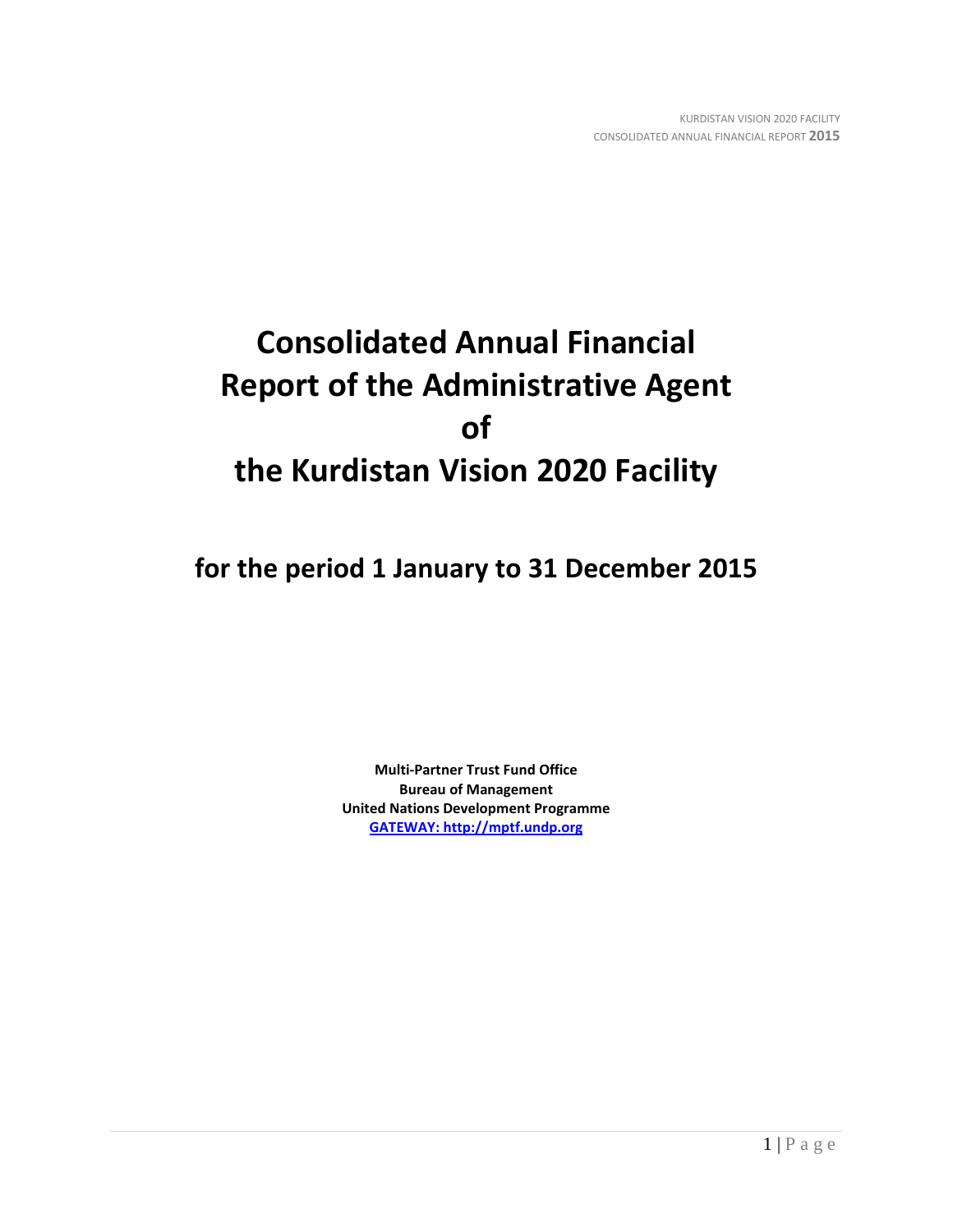# **PARTICIPATING ORGANIZATIONS CONTRIBUTORS**



Food and Agriculture Organization



International Labour Organization



UNDP(MDTF/PUNO only).



United Nations Educational, Scientific and Cultural Organization



United Nations Population Fund



UN Centre for Human Settlement



United Nations Children's Fund



UNWOMEN



World Food Programme



World Health Organization



Kurdistan Regional Govt Iraq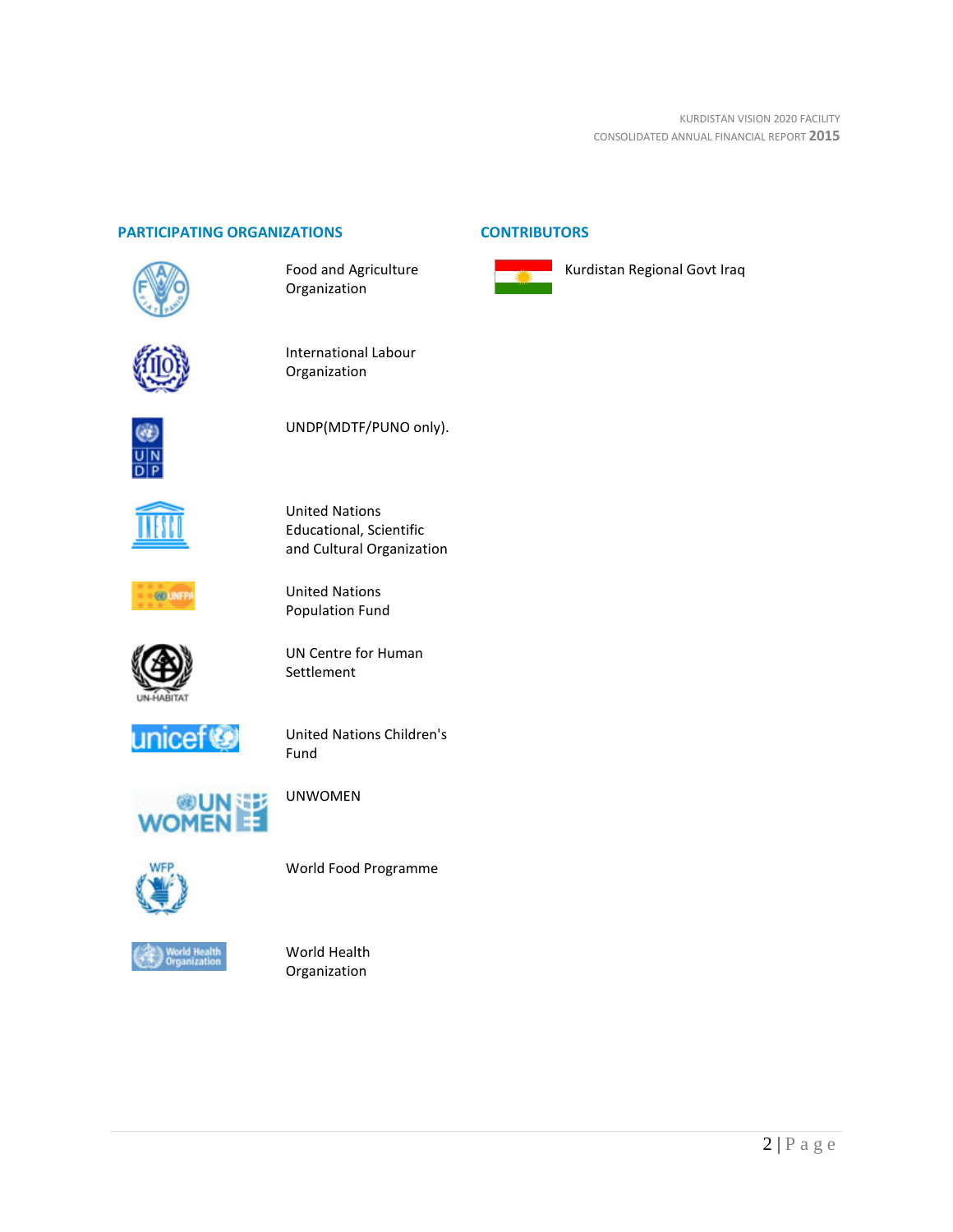#### **DEFINITIONS**

#### **Allocation**

Amount approved by the Steering Committee for a project/programme.

#### **Approved Project/Programme**

A project/programme including budget, etc., that is approved by the Steering Committee for fund allocation purposes.

#### **Contributor Commitment**

Amount(s) committed by a donor to a Fund in a signed Standard Administrative Arrangement with the UNDP Multi-Partner Trust Fund Office (MPTF Office), in its capacity as the Administrative Agent. A commitment may be paid or pending payment.

#### **Contributor Deposit**

Cash deposit received by the MPTF Office for the Fund from a contributor in accordance with a signed Standard Administrative Arrangement.

#### **Delivery Rate**

The percentage of funds that have been utilized, calculated by comparing expenditures reported by a Participating Organization against the 'net funded amount'.

#### **Indirect Support Costs**

A general cost that cannot be directly related to any particular programme or activity of the Participating Organizations. UNDG policy establishes a fixed indirect cost rate of 7% of programmable costs.

#### **Net Funded Amount**

Amount transferred to a Participating Organization less any refunds transferred back to the MPTF Office by a Participating Organization.

#### **Participating Organization**

A UN Organization or other inter-governmental Organization that is an implementing partner in a Fund, as represented by signing a Memorandum of Understanding (MOU) with the MPTF Office for a particular Fund.

#### **Project Expenditure**

The sum of expenses and/or expenditure reported by all Participating Organizations for a Fund irrespective of which basis of accounting each Participating Organization follows for donor reporting.

#### **Project Financial Closure**

A project or programme is considered financially closed when all financial obligations of an operationally completed project or programme have been settled, and no further financial charges may be incurred.

#### **Project Operational Closure**

A project or programme is considered operationally closed when all programmatic activities for which Participating Organization(s) received funding have been completed.

#### **Project Start Date**

Date of transfer of first instalment from the MPTF Office to the Participating Organization.

#### **Total Approved Budget**

This represents the cumulative amount of allocations approved by the Steering Committee.

#### **US Dollar Amount**

The financial data in the report is recorded in US Dollars and due to rounding off of numbers, the totals may not add up.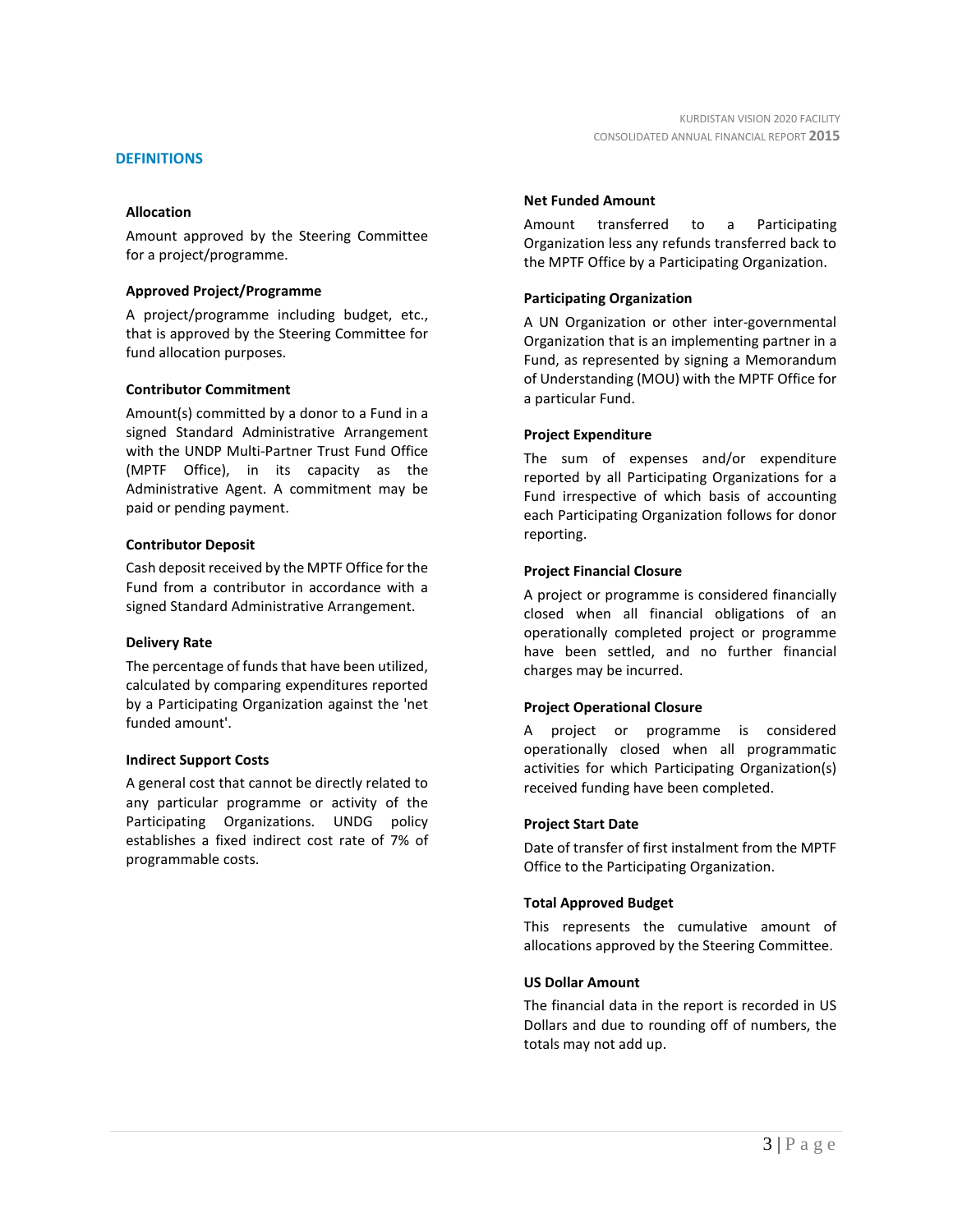#### **2015 FINANCIAL PERFORMANCE**

This chapter presents financial data and analysis of the Kurdistan Vision 2020 Facility using the passthrough funding modality as of 31 December **2015**. Financial information for this Fund is also available on the MPTF Office GATEWAY, at the following address:

[http://mptf.undp.org/factsheet/fund/IQK00.](http://mptf.undp.org/factsheet/fund/IQK00)

#### **1. SOURCES AND USES OF FUNDS**

As of 31 December **2015**, one contributor has deposited US\$ **4,200,861** in contributions and US\$ **3,690** has been earned in interest,

bringing the cumulative source of funds to US\$ **4,204,551.**

Of this amount, US\$ **3,673,817** has been transferred to **10** Participating Organizations, of which US\$ **3,525,239** has been reported as expenditure. The Administrative Agent fee has been charged at the approved rate of 1% on deposits and amounts to US\$ **42,009**. Table 1 provides an overview of the overall sources, uses, and balance of the Kurdistan Vision 2020 Facility as of 31 December **2015**.

#### **Table 1. Financial Overview, as of 31 December 2015 (in US Dollars)**

|                                                           | <b>Annual 2014</b> | Annual 2015 | <b>Cumulative</b> |
|-----------------------------------------------------------|--------------------|-------------|-------------------|
| <b>Sources of Funds</b>                                   |                    |             |                   |
| <b>Gross Contributions</b>                                | 4,200,861          |             | 4,200,861         |
| Fund Earned Interest and Investment Income                | 1,293              | 2,397       | 3,690             |
| Interest Income received from Participating Organizations |                    |             |                   |
| Refunds by Administrative Agent to Contributors           |                    |             |                   |
| Fund balance transferred to another MDTF                  |                    |             |                   |
| <b>Other Revenues</b>                                     |                    |             |                   |
| <b>Total: Sources of Funds</b>                            | 4,202,154          | 2,397       | 4,204,551         |
| <b>Use of Funds</b>                                       |                    |             |                   |
| <b>Transfers to Participating Organizations</b>           | 3,223,497          | 450,320     | 3,673,817         |
| Refunds received from Participating Organizations         |                    |             |                   |
| <b>Net Funded Amount to Participating Organizations</b>   | 3,223,497          | 450,320     | 3,673,817         |
| <b>Administrative Agent Fees</b>                          | 42,009             |             | 42,009            |
| Direct Costs: (Steering Committee, Secretariatetc.)       | 140,000            |             | 140,000           |
| <b>Bank Charges</b>                                       | 22                 | 19          | 40                |
| Other Expenditures                                        |                    |             |                   |
| <b>Total: Uses of Funds</b>                               | 3,405,527          | 450,339     | 3,855,866         |
| Change in Fund cash balance with Administrative Agent     | 796,627            | (447, 941)  | 348,685           |
| Opening Fund balance (1 January)                          |                    | 796,627     |                   |
| <b>Closing Fund balance (31 December)</b>                 | 796,627            | 348,685     | 348,685           |
| Net Funded Amount to Participating Organizations          | 3,223,497          | 450,320     | 3,673,817         |
| Participating Organizations' Expenditure                  | 1,347,981          | 2,177,258   | 3,525,239         |
| <b>Balance of Funds with Participating Organizations</b>  |                    |             | 148,578           |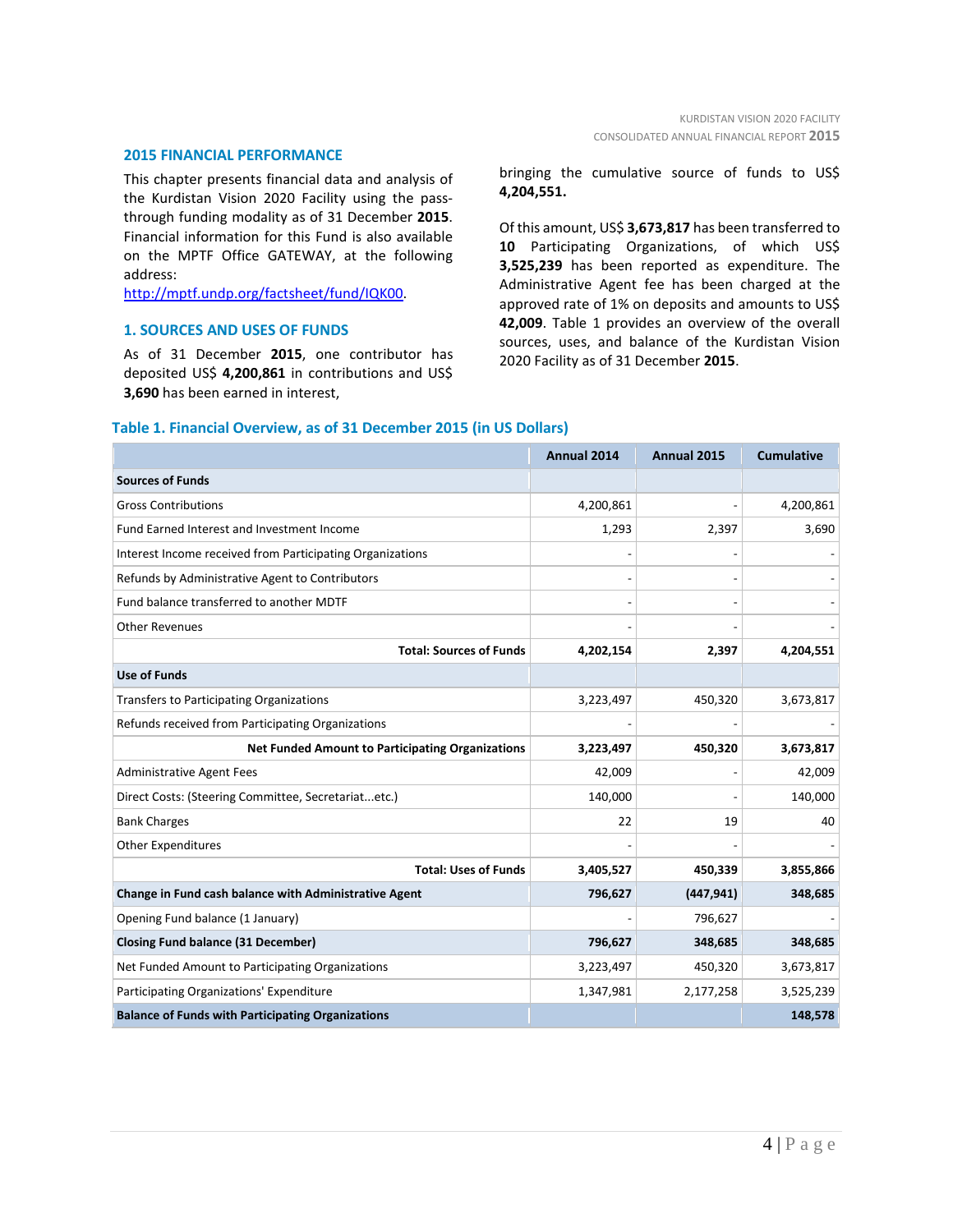#### **2. PARTNER CONTRIBUTIONS**

Table 2 provides information on cumulative contributions received from all contributors to this Fund as of 31 December **2015**.

# **Table 2. Contributors' Deposits, as of 31 December 2015 (in US Dollars)**

| <b>Contributors</b>          | <b>Prior Years</b><br>as of 31-Dec-2014 | <b>Current Year</b><br>Jan-Dec-2015 | <b>Total</b> |
|------------------------------|-----------------------------------------|-------------------------------------|--------------|
| Kurdistan Regional Govt Iraq | 4,200,861                               |                                     | 4,200,861    |
| <b>Grand Total</b>           | 4,200,861                               |                                     | 4,200,861    |

#### **3. INTEREST EARNED**

Interest income is earned in two ways: 1) on the balance of funds held by the Administrative Agent ('Fund earned interest'), and 2) on the balance of funds held by the Participating Organizations ('Agency earned interest') where their Financial Regulations and Rules allow return of interest

to the AA. As of 31 December **2015**, Fund earned interest amounts to US\$ **3,690** and interest received from Participating Organizations amounts to US\$ **-**, bringing the cumulative interest received to US\$ **3,690**. Details are provided in the table below.

# **Table 3. Sources of Interest and Investment Income, as of 31 December 2015 (in US Dollars)**

| <b>Interest Earned</b>                     | <b>Prior Years</b><br>as of 31-Dec-2014 | <b>Current Year</b><br><b>Jan-Dec-2015</b> | <b>Total</b> |
|--------------------------------------------|-----------------------------------------|--------------------------------------------|--------------|
| <b>Administrative Agent</b>                |                                         |                                            |              |
| Fund Earned Interest and Investment Income | 1,293                                   | 2,397                                      | 3,690        |
| <b>Total: Fund Earned Interest</b>         | 1,293                                   | 2,397                                      | 3,690        |
| <b>Participating Organization</b>          |                                         |                                            |              |
| <b>Total: Agency earned interest</b>       |                                         |                                            |              |
| <b>Grand Total</b>                         | 1,293                                   | 2,397                                      | 3,690        |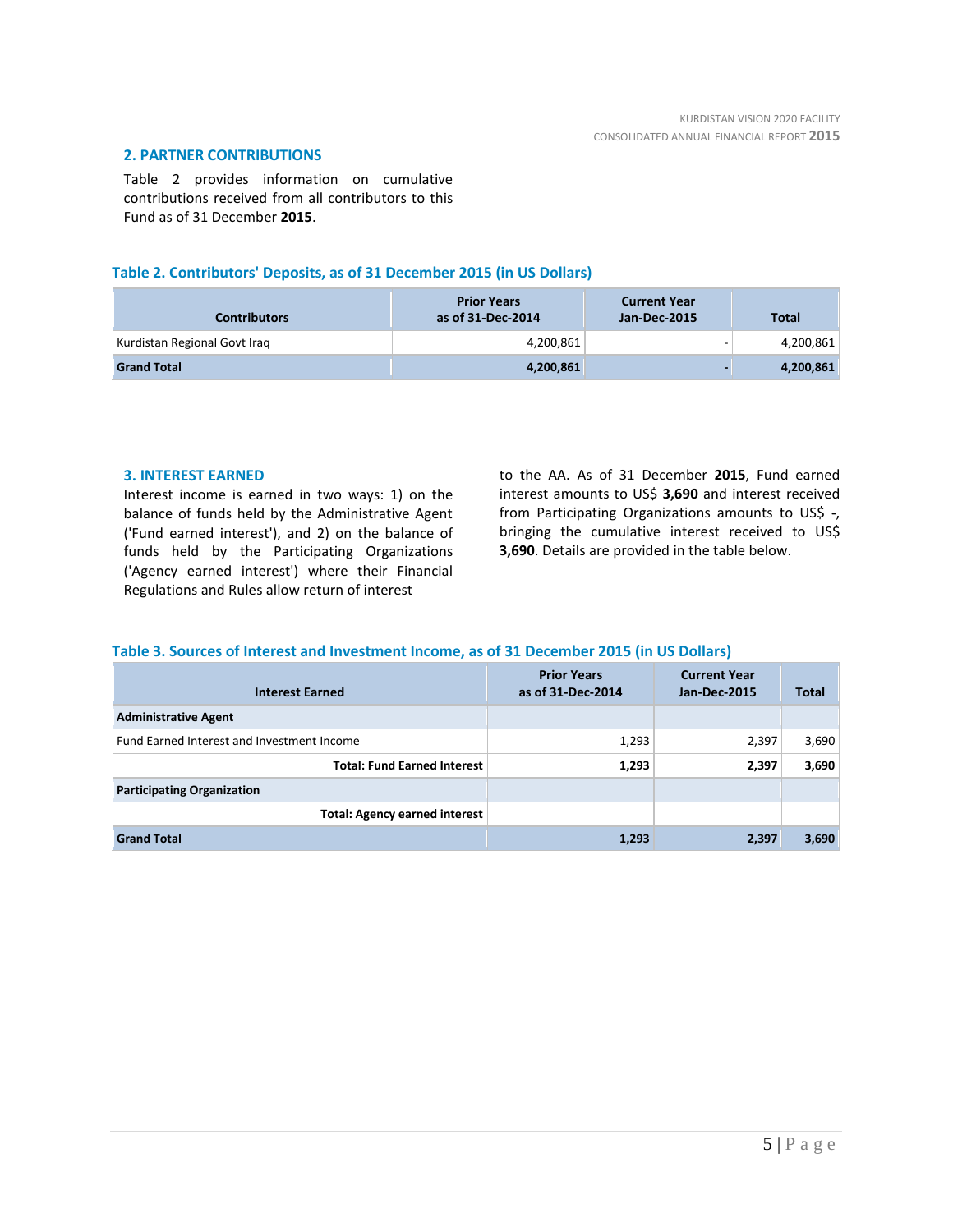#### **4. TRANSFER OF FUNDS**

Allocations to Participating Organizations are approved by the Steering Committee and disbursed by the Administrative Agent. As of 31 December **2015**, the AA has transferred US\$ **3,673,817** to **10** Participating Organizations (see list below).

Table 4 provides additional information on the refunds received by the MPTF Office, and the net funded amount for each of the Participating Organizations.

# **Table 4. Transfer, Refund, and Net Funded Amount by Participating Organization, as of 31 December 2015 (in US Dollars)**

| Participating      | Prior Years as of 31-Dec-2014 |                |                   | <b>Current Year Jan-Dec-2015</b> |                |                   | <b>Total</b>     |                |                   |
|--------------------|-------------------------------|----------------|-------------------|----------------------------------|----------------|-------------------|------------------|----------------|-------------------|
| Organization       | <b>Transfers</b>              | <b>Refunds</b> | <b>Net Funded</b> | <b>Transfers</b>                 | <b>Refunds</b> | <b>Net Funded</b> | <b>Transfers</b> | <b>Refunds</b> | <b>Net Funded</b> |
| <b>FAO</b>         | 64,000                        |                | 64,000            |                                  |                |                   | 64,000           |                | 64,000            |
| ILO                | 303,520                       |                | 303,520           |                                  |                |                   | 303,520          |                | 303,520           |
| <b>UNDP</b>        | 575,735                       |                | 575,735           |                                  |                |                   | 575,735          |                | 575,735           |
| <b>UNESCO</b>      | 50,000                        |                | 50,000            |                                  |                |                   | 50,000           |                | 50,000            |
| <b>UNFPA</b>       | 604,530                       |                | 604,530           |                                  |                |                   | 604,530          |                | 604,530           |
| <b>UNHABITAT</b>   | 358,129                       |                | 358,129           | 450,320                          |                | 450,320           | 808,449          |                | 808,449           |
| <b>UNICEF</b>      | 697,268                       |                | 697,268           |                                  |                |                   | 697,268          |                | 697,268           |
| <b>UNWOMEN</b>     | 142,513                       |                | 142,513           |                                  |                |                   | 142,513          |                | 142,513           |
| <b>WFP</b>         | 87,930                        |                | 87,930            |                                  |                |                   | 87,930           |                | 87,930            |
| <b>WHO</b>         | 339,872                       |                | 339,872           |                                  |                |                   | 339,872          |                | 339,872           |
| <b>Grand Total</b> | 3,223,497                     |                | 3,223,497         | 450,320                          |                | 450,320           | 3,673,817        |                | 3,673,817         |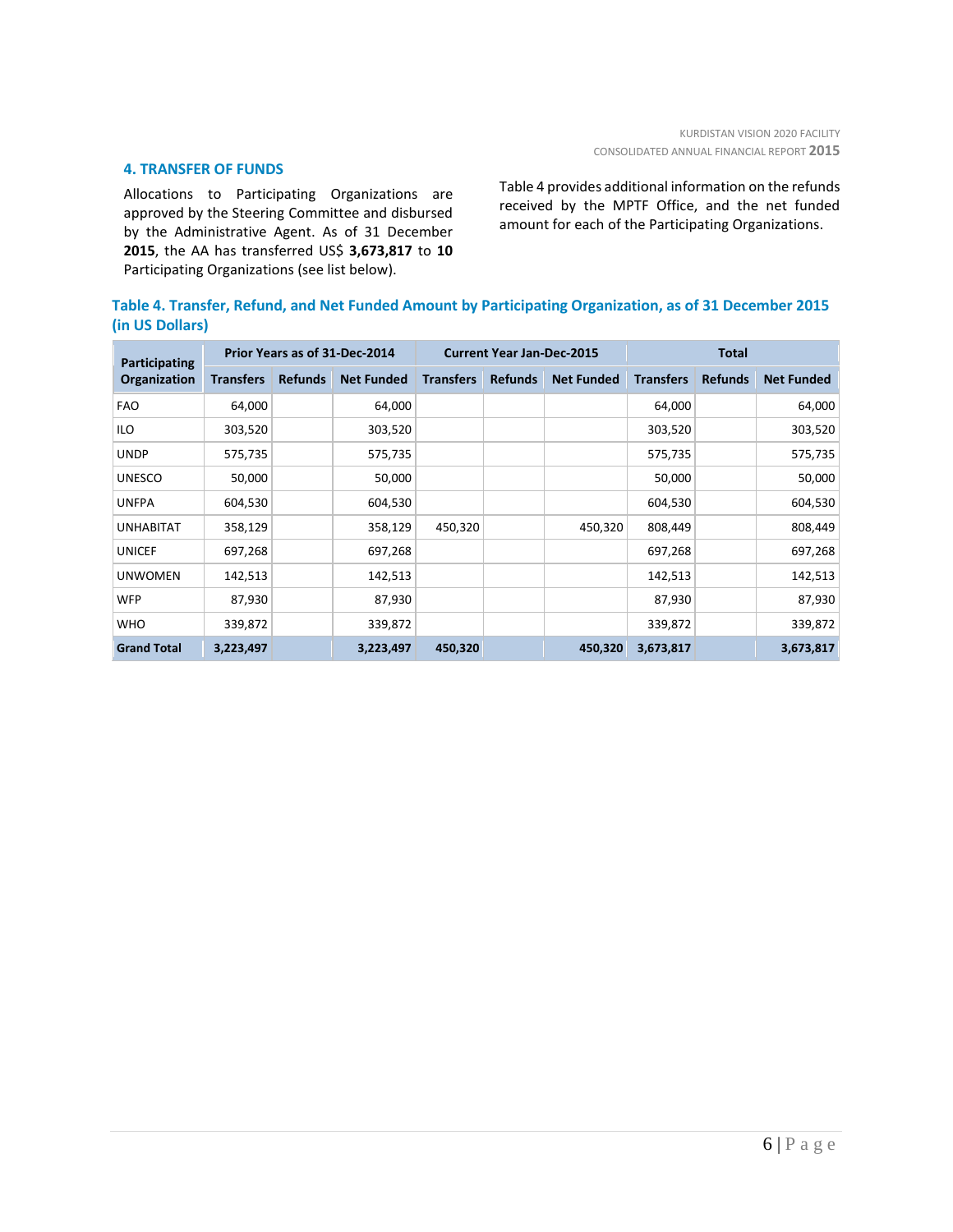# KURDISTAN VISION 2020 FACILITY

CONSOLIDATED ANNUAL FINANCIAL REPORT **2015**

# **5. EXPENDITURE AND FINANCIAL DELIVERY RATES**

All final expenditures reported for the year **2015** were submitted by the Headquarters of the Participating Organizations. These were consolidated by the MPTF Office.

# **5.1 EXPENDITURE REPORTED BY PARTICIPATING ORGANIZATION**

As shown in table below, the cumulative net funded amount is US\$ **3,673,817** and cumulative expenditures reported by the Participating Organizations amount to US\$ **3,525,239**. This equates to an overall Fund expenditure delivery rate of **96** percent.

# **Table 5. Net Funded Amount, Reported Expenditure, and Financial Delivery by Participating Organization, as of 31 December 2015 (in US Dollars)**

|                               |                           |                                    | <b>Expenditure</b>                      |                                            |                   |                           |
|-------------------------------|---------------------------|------------------------------------|-----------------------------------------|--------------------------------------------|-------------------|---------------------------|
| Participating<br>Organization | Approved<br><b>Amount</b> | <b>Net Funded</b><br><b>Amount</b> | <b>Prior Years</b><br>as of 31-Dec-2014 | <b>Current Year</b><br><b>Jan-Dec-2015</b> | <b>Cumulative</b> | <b>Delivery Rate</b><br>% |
| <b>FAO</b>                    | 64,000                    | 64,000                             |                                         | 54,757                                     | 54,757            | 85.56                     |
| <b>ILO</b>                    | 303,520                   | 303,520                            | 11,632                                  | 160,402                                    | 172,034           | 56.68                     |
| <b>UNDP</b>                   | 575,735                   | 575,735                            | 30,348                                  | 372,619                                    | 402,967           | 69.99                     |
| <b>UNESCO</b>                 | 50,000                    | 50,000                             |                                         | 44,685                                     | 44,685            | 89.37                     |
| <b>UNFPA</b>                  | 604,530                   | 604,530                            | 93,858                                  | 479,542                                    | 573,400           | 94.85                     |
| <b>UNHABITAT</b>              | 808,449                   | 808,449                            | 10,703                                  | 844,719                                    | 855,423           | 105.81                    |
| <b>UNICEF</b>                 | 697,268                   | 697,268                            | 1,155,829                               | 64,090                                     | 1,219,919         | 174.96                    |
| <b>UNWOMEN</b>                | 142,513                   | 142,513                            | 9,323                                   | 60,279                                     | 69,603            | 48.84                     |
| <b>WFP</b>                    | 87,930                    | 87,930                             |                                         |                                            |                   | $\Omega$                  |
| <b>WHO</b>                    | 339,872                   | 339,872                            | 36,288                                  | 96,165                                     | 132,452           | 38.97                     |
| <b>Grand Total</b>            | 3,673,817                 | 3,673,817                          | 1,347,981                               | 2,177,258                                  | 3,525,239         | 95.96                     |

#### **5.3 EXPENDITURE BY PROJECT**

Table 5 displays the net funded amounts, expenditures reported and the financial delivery rates by Participating Organization.

#### **Table 5. Expenditure by Project within Sector, as of 31 December 2015 (in US Dollars)**

|                  | Sector / Project No.and Project Title | Participating<br><b>Organization</b> | <b>Total Approved</b><br><b>Amount</b> | <b>Net Funded</b><br><b>Amount</b> | <b>Total</b><br><b>Expenditure</b> | <b>Delivery Rate</b><br>% |
|------------------|---------------------------------------|--------------------------------------|----------------------------------------|------------------------------------|------------------------------------|---------------------------|
| 1.1 Equal Access |                                       |                                      |                                        |                                    |                                    |                           |
| 00091232         | P1-IS-02 Reintegration of Deta        | <b>UNFPA</b>                         | 95,600                                 | 95,600                             | 89,561                             | 93.68                     |
| 00091232         | P1-IS-02 Reintegration of Deta        | <b>UNICEF</b>                        | 120,000                                | 120,000                            | 247.784                            | 206.49                    |
| 00091233         | P1-IS-03 Rehab for Mine Victim        | <b>UNDP</b>                          | 133,200                                | 133,200                            | 89,870                             | 67.47                     |
| 00091233         | P1-IS-03 Rehab for Mine Victim        | <b>UNICEF</b>                        | 80,000                                 | 80,000                             | 102,571                            | 128.21                    |
| 00091234         | P1-ED-01 Child Friendly School        | <b>UNFPA</b>                         | 47,872                                 | 47.872                             | 47.734                             | 99.71                     |
| 00091234         | P1-ED-01 Child Friendly School        | <b>UNICEF</b>                        | 105,472                                | 105,472                            | 186,805                            | 177.11                    |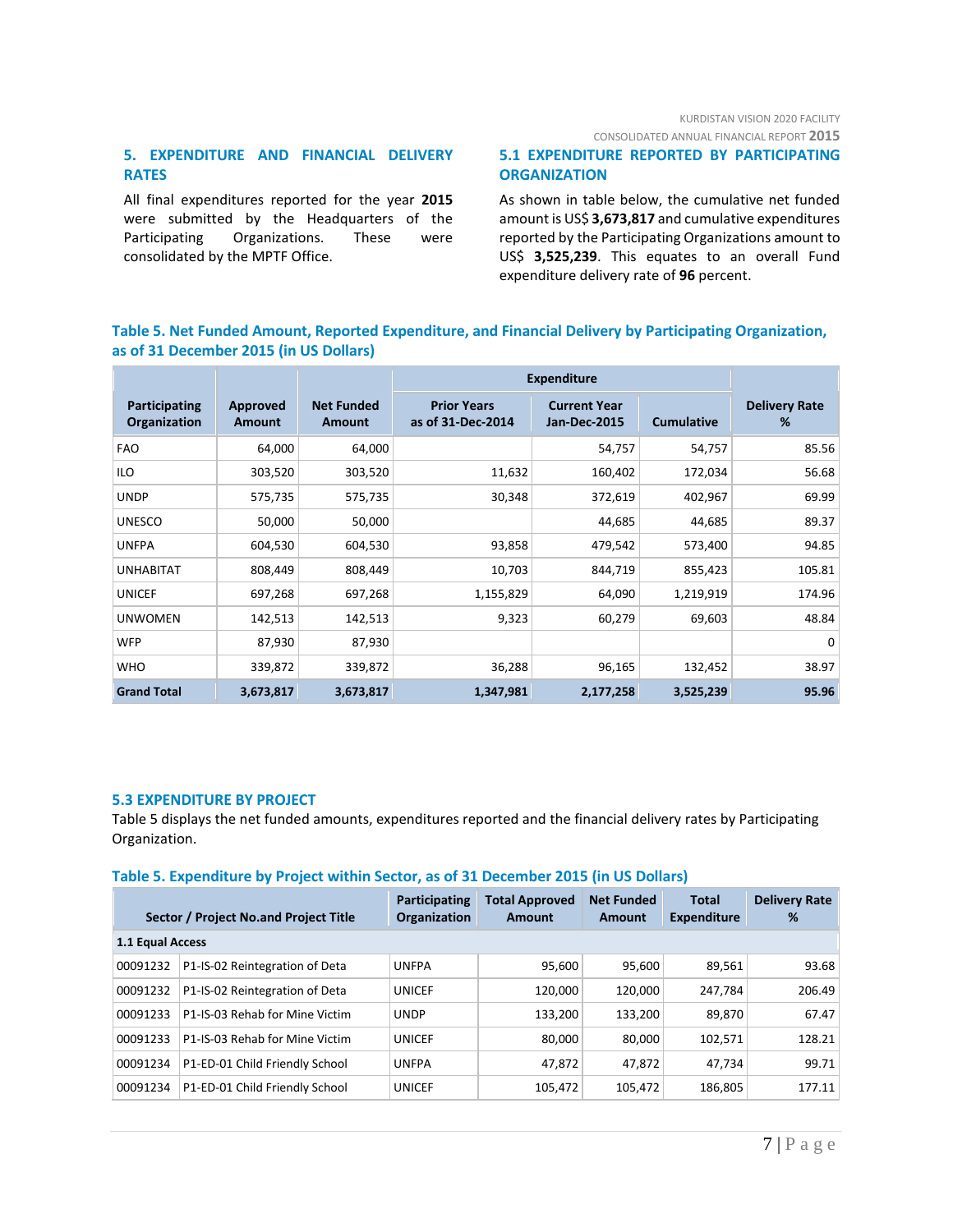| 00091234                | P1-ED-01 Child Friendly School | <b>WFP</b>    | 54,784    | 54,784    |         | 0      |
|-------------------------|--------------------------------|---------------|-----------|-----------|---------|--------|
| 00091234                | P1-ED-01 Child Friendly School | <b>WHO</b>    | 47,872    | 47,872    | 15,099  | 31.54  |
| 00091236                | P1-IS-05 FGM Elimination       | <b>UNICEF</b> | 120.000   | 120.000   | 119,560 | 99.63  |
| 00091237                | P1-IS-06 Disadvantaged Youth   | <b>ILO</b>    | 303,520   | 303,520   | 172,034 | 56.68  |
| 00091237                | P1-IS-06 Disadvantaged Youth   | <b>UNFPA</b>  | 215,600   | 215,600   | 195,955 | 90.89  |
| 00091240                | P1-HT-01 Improve PHC Services  | <b>UNFPA</b>  | 165,458   | 165,458   | 163,912 | 99.07  |
| 00091240                | P1-HT-01 Improve PHC Services  | <b>UNICEF</b> | 171,796   | 171,796   | 313,283 | 182.36 |
| 00091240                | P1-HT-01 Improve PHC Services  | <b>WFP</b>    | 33.146    | 33,146    |         | 0      |
| 00091240                | P1-HT-01 Improve PHC Services  | <b>WHO</b>    | 292,000   | 292,000   | 117,353 | 40.19  |
| 1.1 Equal Access: Total |                                | 1,986,320     | 1,986,320 | 1,861,522 | 93.72   |        |

| 1.2 People's Participation        |                                |                |         |         |         |        |  |
|-----------------------------------|--------------------------------|----------------|---------|---------|---------|--------|--|
| 00091231                          | P1-IS-01 Safer Cities in Suli  | <b>UNDP</b>    | 15,043  | 15,043  |         | 0      |  |
| 00091231                          | P1-IS-01 Safer Cities in Suli  | UNHABITAT      | 57,916  | 57,916  | 201,490 | 347.90 |  |
| 00091231                          | P1-IS-01 Safer Cities in Suli  | <b>UNWOMEN</b> | 16,513  | 16,513  | 2,449   | 14.83  |  |
| 00091235                          | P1-IS-04 Ct. of Gender Studies | <b>UNWOMEN</b> | 80,000  | 80,000  | 25,599  | 32.00  |  |
| 1.2 People's Participation: Total |                                |                | 169,472 | 169.472 | 229,538 | 135.44 |  |

| 2 Living Standards        |                                |                  |           |           |           |        |  |
|---------------------------|--------------------------------|------------------|-----------|-----------|-----------|--------|--|
| 00091238                  | P1-IS-07 Soc-Eco Women Empower | <b>FAO</b>       | 64.000    | 64.000    | 54,757    | 85.56  |  |
| 00091238                  | P1-IS-07 Soc-Eco Women Empower | <b>UNESCO</b>    | 50,000    | 50,000    | 44,685    | 89.37  |  |
| 00091238                  | P1-IS-07 Soc-Eco Women Empower | <b>UNFPA</b>     | 80,000    | 80,000    | 76.238    | 95.30  |  |
| 00091238                  | P1-IS-07 Soc-Eco Women Empower | <b>UNWOMEN</b>   | 46,000    | 46.000    | 41,555    | 90.34  |  |
| 00091239                  | P1-IS-08 National UNVs         | <b>UNDP</b>      | 217,060   | 217,060   | 98,870    | 45.55  |  |
| 00091241                  | P2-HS-01 Urban Planning        | <b>UNHABITAT</b> | 750.533   | 750.533   | 653,933   | 87.13  |  |
| 00091242                  | P2-WS-01 Water Conserv/Mgt     | <b>UNICEF</b>    | 100.000   | 100.000   | 249,916   | 249.92 |  |
| 2 Living Standards: Total |                                |                  | 1,307,593 | 1,307,593 | 1.219.953 | 93.30  |  |

| 3.2 Legislative Framework        |                               |             |           |           |           |        |  |  |
|----------------------------------|-------------------------------|-------------|-----------|-----------|-----------|--------|--|--|
| 00091243                         | P4-GV-01 Support for HR Board | <b>UNDP</b> | 210.432   | 210.432   | 214.227   | 101.80 |  |  |
| 3.2 Legislative Framework: Total |                               |             | 210,432   | 210.432   | 214.227   | 101.80 |  |  |
|                                  |                               |             |           |           |           |        |  |  |
| <b>Grand Total?</b>              |                               |             | 3,673,817 | 3,673,817 | 3,525,239 | 95.96  |  |  |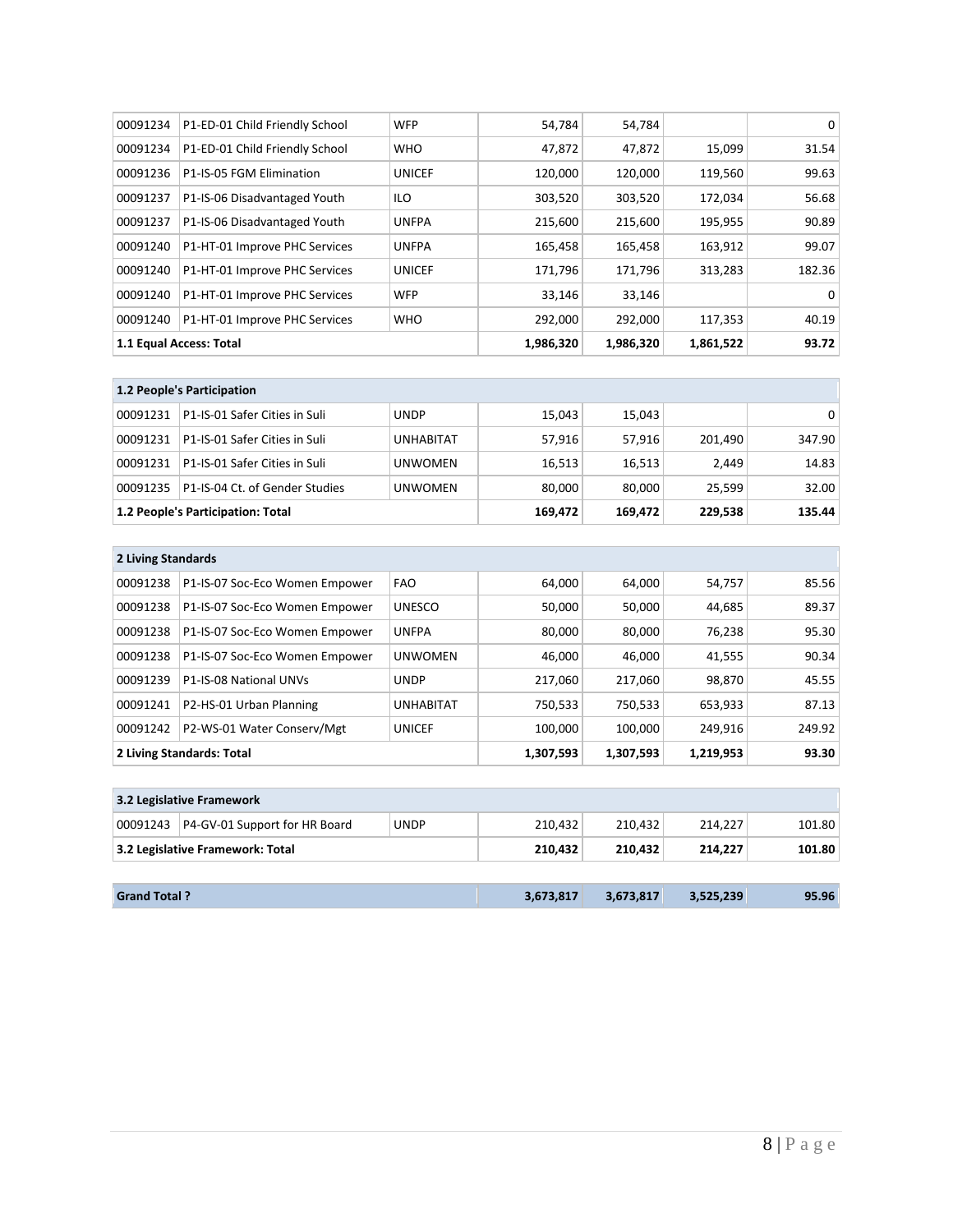\_\_\_\_\_\_\_\_\_\_\_\_\_\_\_\_\_\_\_\_\_\_

# **5.4 EXPENDITURE REPORTED BY CATEGORY**

Project expenditures are incurred and monitored by each Participating Organization and are reported as per the agreed categories for inter-agency harmonized reporting. In 2006 the UN Development Group (UNDG) established six categories against which UN entities must report inter-agency project expenditures. Effective 1 January 2012, the UN Chief Executive Board (CEB) modified these categories as a result of IPSAS adoption to comprise eight categories.

#### **2012 CEB Expense Categories**

- 1. Staff and personnel costs
- 2. Supplies, commodities and materials
- 3. Equipment, vehicles, furniture and depreciation
- 4. Contractual services
- 5. Travel
- 6. Transfers and grants
- 7. General operating expenses
- 8. Indirect costs

# **Table 6. Expenditure by UNDG Budget Category, as of 31 December 2015 (in US Dollars)**

|                                                      | <b>Expenditure</b>                      |                                            |              |                                                     |  |
|------------------------------------------------------|-----------------------------------------|--------------------------------------------|--------------|-----------------------------------------------------|--|
| Category                                             | <b>Prior Years</b><br>as of 31-Dec-2014 | <b>Current Year</b><br><b>Jan-Dec-2015</b> | <b>Total</b> | <b>Percentage of Total</b><br><b>Programme Cost</b> |  |
| Supplies, Commodities, Equipment and Transport (Old) |                                         |                                            |              |                                                     |  |
| Personnel (Old)                                      |                                         |                                            |              |                                                     |  |
| Training of Counterparts(Old)                        |                                         |                                            |              |                                                     |  |
| Contracts (Old)                                      |                                         |                                            |              |                                                     |  |
| Other direct costs (Old)                             |                                         |                                            |              |                                                     |  |
| Staff & Personnel Cost (New)                         | 17,465                                  | 512,920                                    | 530,386      | 16.05                                               |  |
| Suppl, Comm, Materials (New)                         | 90,825                                  | 14,344                                     | 105,169      | 3.18                                                |  |
| Equip, Veh, Furn, Depn (New)                         | 5,922                                   | 44,644                                     | 50,566       | 1.53                                                |  |
| Contractual Services (New)                           | 233,352                                 | 695,477                                    | 928,829      | 28.11                                               |  |
| Travel (New)                                         | 66,540                                  | 189,149                                    | 255,689      | 7.74                                                |  |
| Transfers and Grants (New)                           | 727,624                                 | 114,651                                    | 842,275      | 25.49                                               |  |
| <b>General Operating (New)</b>                       | 111,340                                 | 479,955                                    | 591,295      | 17.90                                               |  |
| <b>Programme Costs Total</b>                         | 1,253,067                               | 2,051,141                                  | 3,304,208    | 100.00                                              |  |
| <sup>1</sup> Indirect Support Costs Total            | 94,914                                  | 126,117                                    | 221,031      | 6.69                                                |  |
| <b>Total</b>                                         | 1,347,981                               | 2,177,258                                  | 3,525,239    |                                                     |  |

**<sup>1</sup> Indirect Support Costs** charged by Participating Organization, based on their financial regulations, can be deducted upfront or at a later stage during implementation. The percentage may therefore appear to exceed the 7% agreed-upon for on-going projects. Once projects are financially closed, this number is not to exceed 7%.